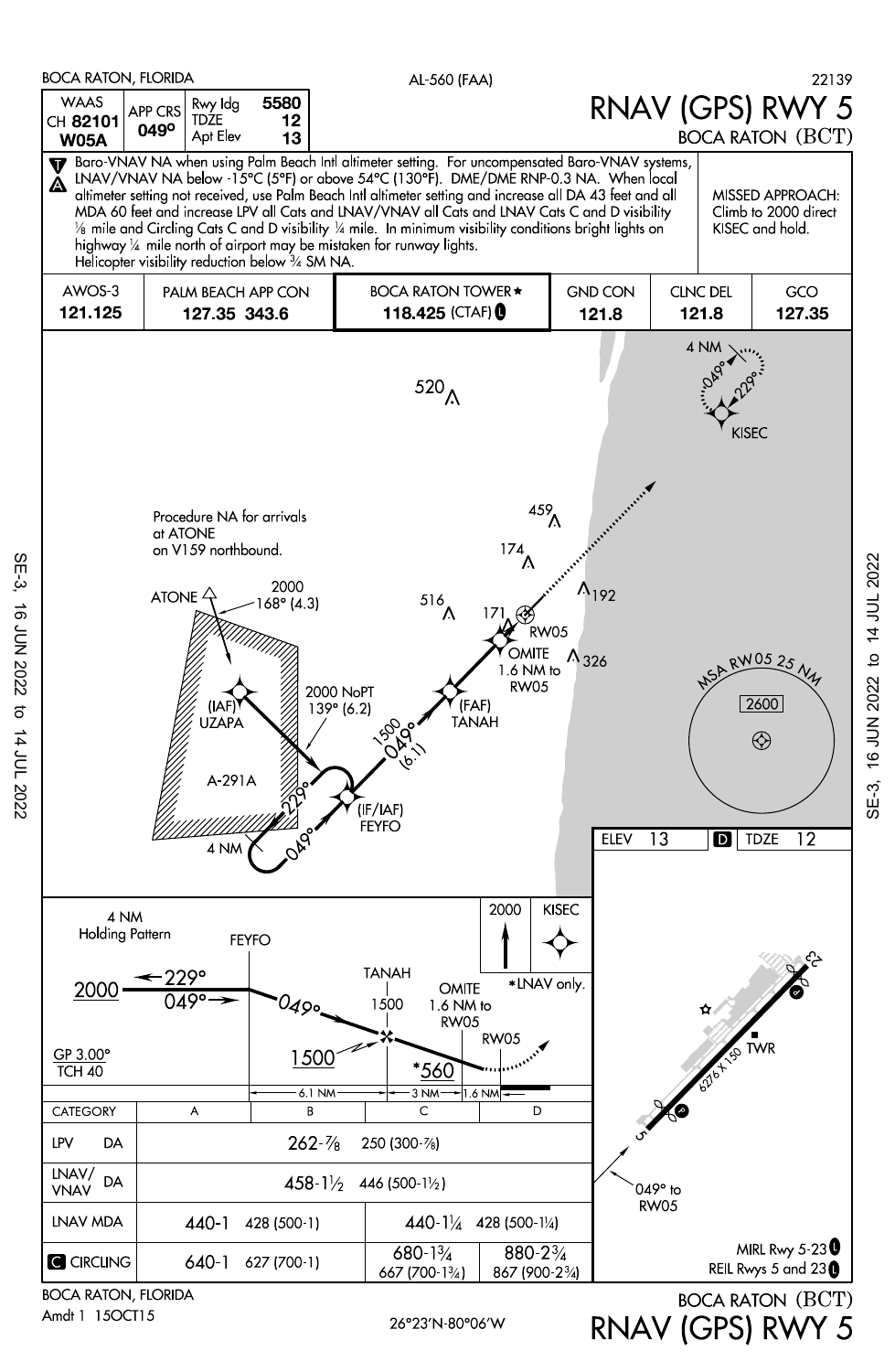

Orig-B 19JUL18

SE-3, 16 JUN 2022 to 14 JUL 2022

 $\sigma$ 

14 JUL 2022

**16 JUN 2022** 

 $SE-3$ 

26°23'N-80°06'W

RNAV (RNP) Z RWY 23